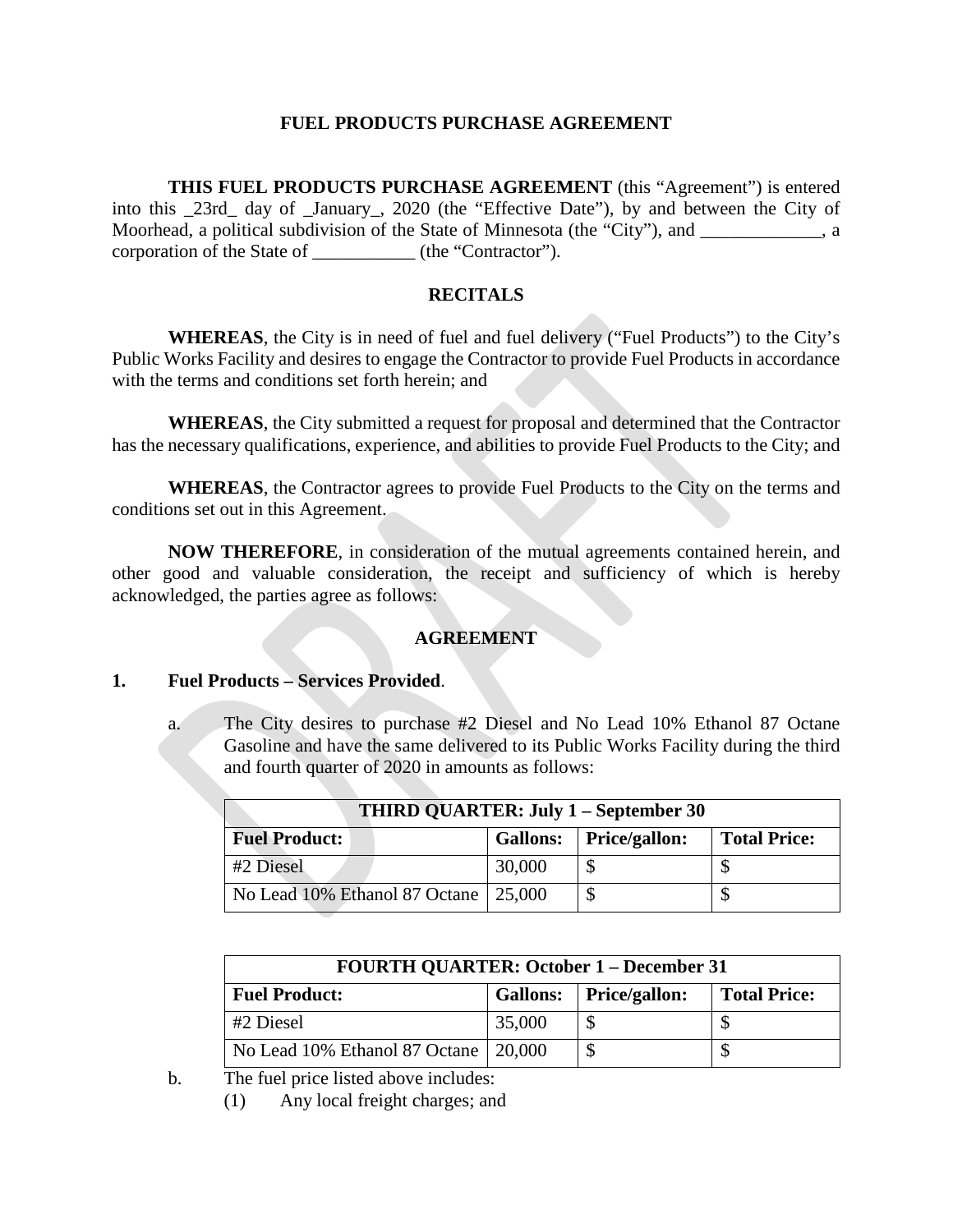- (2) Any and all local, state, and federal taxes and fees.
- c. The City uses various mixtures of fuel depending on the season. During the winter season, diesel may be a blend of #1 Diesel and #2 Diesel with a cold weather additive. During the summer months, bio diesel may be used. Splash blending for products like bio diesel will be acceptable. Blended diesel and #1 Diesel will be priced based on the #2 Diesel contracted price plus the market differential. The blended diesel total quantity will account toward the contracted quantity of #2 Diesel.
- d. Higher grades of gasoline may be purchased and will be priced based on the contracted price plus the market differential. The higher grade gasoline quantity will account toward the contracted quantity of No Lead 10% Ethanol 87 Octane Gasoline.
- e. Additional products and services purchased outside of the contracted amount will be current rack price at the time of purchase.
- **2. Relationship of the Parties.** In providing Fuel Products under this Agreement it is expressly agreed that the Contractor is acting as an independent contractor and not as an employee. The Contractor and the City acknowledge that this Agreement does not create a partnership or joint venture between them, and is exclusively a contract for fuel products and delivery. The City is not required to pay, or make any contributions to, any social security, unemployment compensation, workers' compensation, insurance premium, profit-sharing, pension, or any other employee benefit for the Contractor during the term of this Agreement. The Contractor is responsible for paying, and complying with reporting requirements for any social security, unemployment compensation, workers' compensation, insurance premium, profit-sharing, pension, or any other employee benefit related to payments made to the Contractor under this Agreement.

## **3. Term**.

- a. The term of this Agreement (the "Term") will commence on the Effective Date and will remain in full force and effect until December 31, 2020, subject to earlier termination as provided in this Agreement. The Term of this Agreement may be extended with the written consent of the parties. Provisions within this Agreement may extend beyond the term of this Agreement.
- b. In the event that either party desires to terminate this Agreement prior to the termination date written above, that party is required to provide sixty (60) days' written notice to the other party.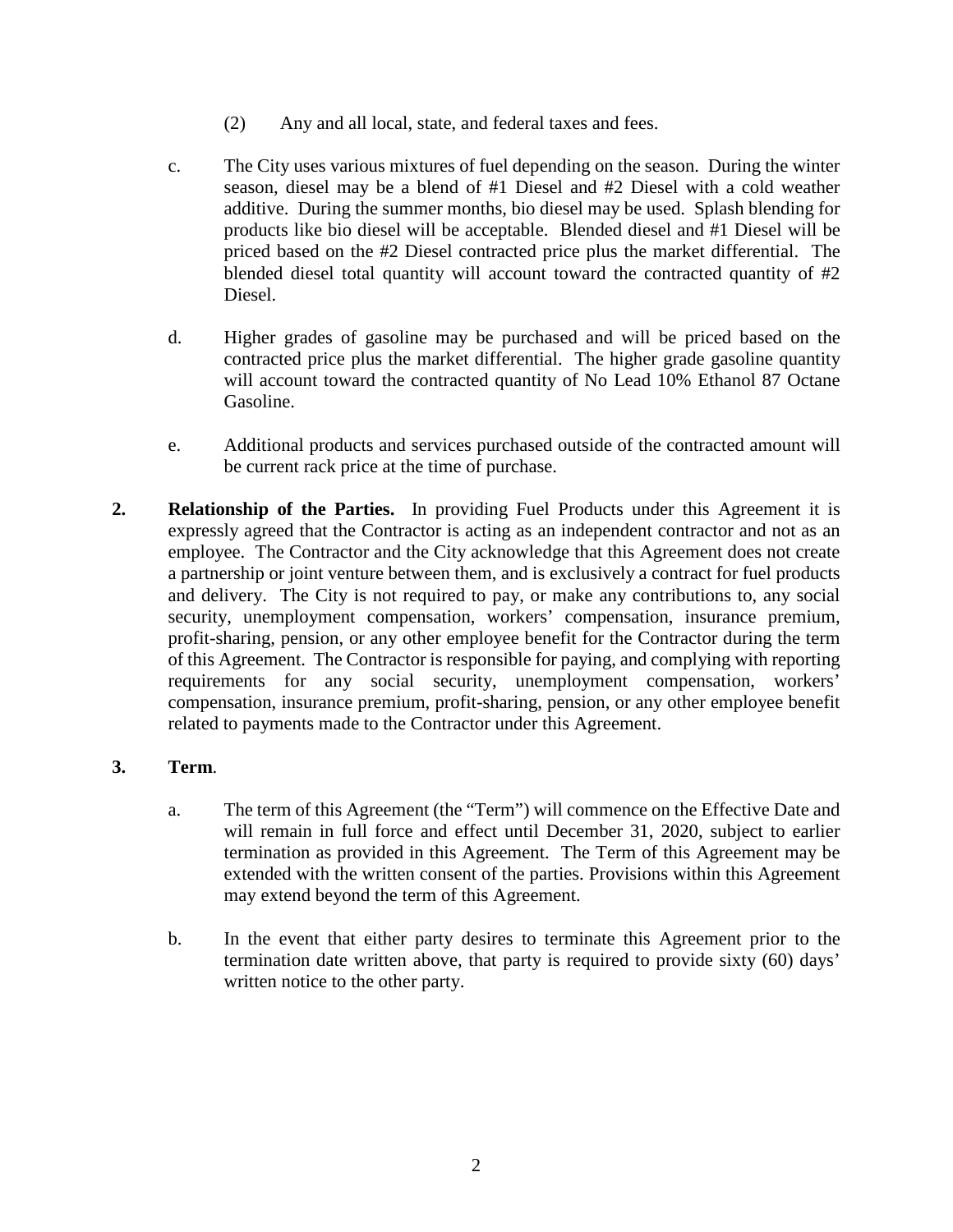- **4. Performance**. The parties agree to do everything necessary to ensure that the terms of this Agreement take effect. If, during any month of the delivery period, the Contractor fails to deliver the contracted volume, and such failure is not excused, and the replacement price (cost incurred by the City to secure the contracted for volume) is greater than the contract price, then the Contractor is liable for and will pay the City the amount equal to the volume not delivered times the difference between the replacement price and the contract price previously listed.
- **5. Deliveries.** Deliveries of Fuel Products will be to the City of Moorhead Public Works Facility located at 700  $15<sup>th</sup>$  Avenue North. The tank capacity is ten thousand (10,000) gallons for diesel and ten thousand (10,000) gallons for gasoline. The typical delivery amount is seven thousand five hundred (7,500) gallons. Deliveries will be made in a timely fashion to ensure the tanks do not reach empty.
- **6. Unused Fuel Product.** In the event the City does not take delivery of the contracted quantity for the delivery period, the Contractor can sell the volume not lifted in the open market the last two (2) days of the delivery period or the first five (5) days of the following delivery period. If the open market price is less than the fixed forward pricing above, the City will pay the Contractor the amount equal to the volume not lifted times the difference between the open market price and the fixed forward price. If the open market price is more than the fixed forward pricing above, the Contractor will pay the City the amount equal to the volume not lifted times the difference between the open market price and the fixed forward price.
- **7. Currency**. Monetary amounts referred to in this Agreement are in US Dollars (USD).

## **8. Compensation**.

- a. The Contractor must submit invoices to the City on or before the  $15<sup>th</sup>$  day of each month for all Fuel Products provided during the preceding month. The Contractor must personally review each invoice before it is sent to the City to determine its accuracy and fairness, and to ensure the invoice complies with the requirements in this Agreement.
- b. After the City receives the Contractor's invoice, the City will either process the invoice for payment or give the Contractor specific reasons, in writing within fifteen (15) business days, why part or all of the City's payment is being withheld and what actions the Contractor must take to receive the withheld amount.
- c. In the event of a disputed billing, only the disputed portion will be withheld from payment, and the City shall pay the undisputed portion. The City will exercise reasonableness in disputing any bill or portion thereof. Interest will accrue on any disputed portion of the billing determined to be due and owing to the Contractor.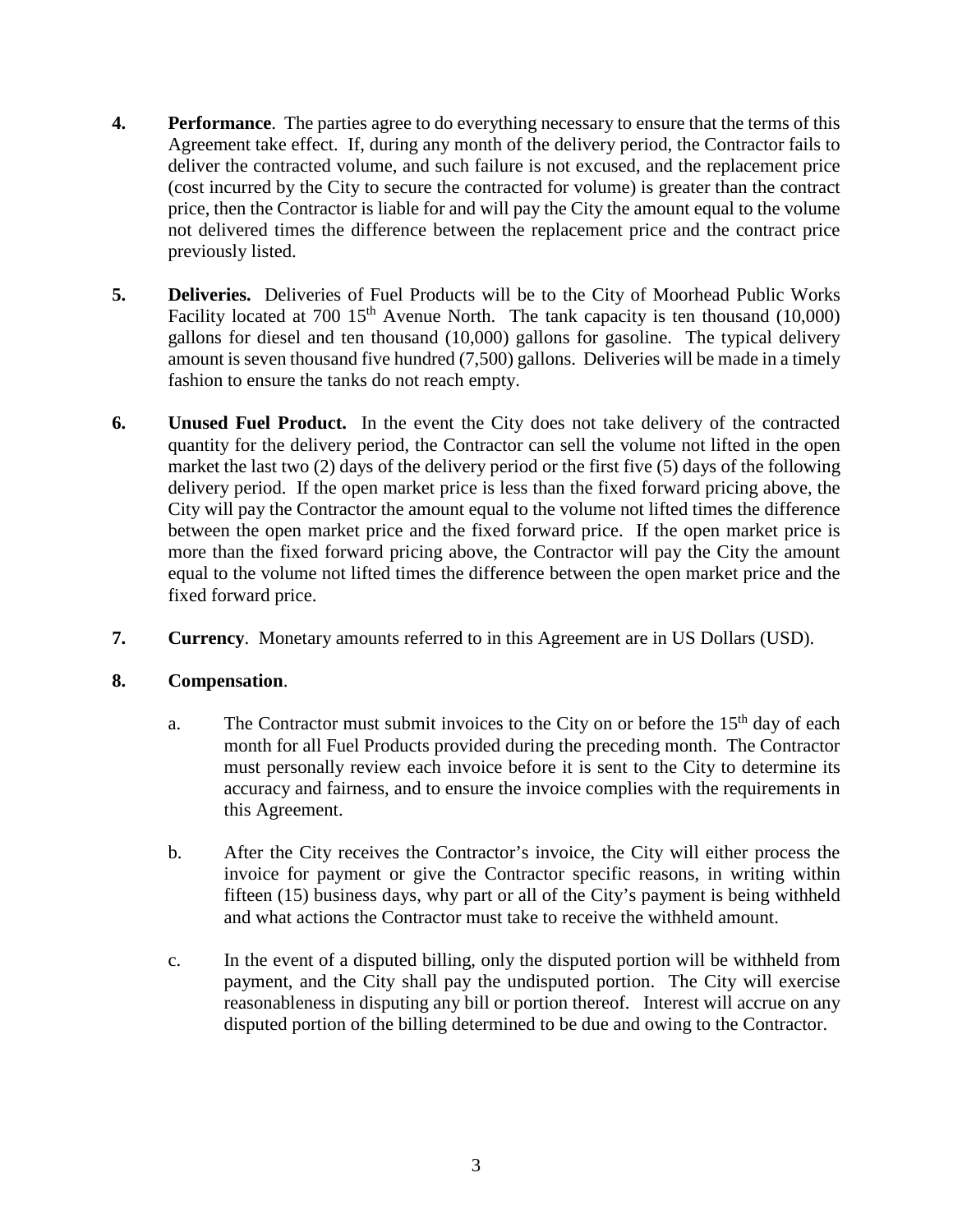- d. Invoices submitted by the Contractor to the City are due within thirty (30) days of receipt. Interest will accrue at the rate of one half percent (1/2%) per month, or that permitted by law, on all past due amounts starting thirty (30) days after receipt of the invoice on any disputed portion of the billing determined to be due and owing to the Contractor.
- **9. Demurrage.** In the event there is a shortage of Fuel Products at the pipeline or a considerable wait time occurs, a demurrage charge may be added after the first hour. A demurrage charge per hour must be included on the BID SHEET, attached as **Exhibit A**, commencing with the second hour of wait time.
- **10. Liability Insurance.** The Contractor will, at the Contractor's sole cost and expense, provide and maintain during the term of this Agreement a blanket or general liability insurance policy against claims for personal injury, death, or property damage occurring in connection with Fuel Products provided by the Contractor, said policy will have limits of no less than one million dollars (\$1,000,000) per occurrence and two million dollars (\$2,000,000) in aggregate. In addition, the Contractor will provide and maintain during the term of this Agreement commercial automobile insurance in the amount of two million dollars (\$2,000,000). The Contractor agrees to include the City as an additional insured on the certificate of insurance.
- **11. Indemnification.** The Contractor agrees to indemnify and hold harmless the City from and against all liability, damages, penalties, judgments, or claims of whatever nature arising from injury to person or property sustained under this Agreement and will, at the Contractor's own cost and expense, defend any and all suits or actions (just or unjust) which may be brought against the City or in which the City may be impleaded with others upon any such above-mentioned matters or claims. This indemnification in no way limits the Contractor's obligation to maintain a blanket or other general liability insurance policy for the benefit of the City. This indemnity and hold harmless provision will include indemnity against all costs, expenses, and liabilities incurred in or in connection with any such claims or proceedings brought thereon and the defense thereof.
- **12. Remedies**. The City's remedies provided in this Agreement are cumulative and not exclusive, and are in addition to any and all other remedies available to the City under Minnesota law. The Contractor will reimburse the City for all of the City's other costs and expenses incurred in enforcing, collecting, or attempting to collect under this Agreement, or incurred in litigating the terms or validity of this Agreement.
- **13. Modification of Agreement.** Any amendment or modification of this Agreement or additional obligation assumed by either party in connection with this Agreement will only be binding if evidenced in writing signed by each party or an authorized representative of each party.
- **14. Notice.** All notices, requests, demands, or other communications required or permitted by the terms of this Agreement will be given in writing and delivered to the parties at the following addresses: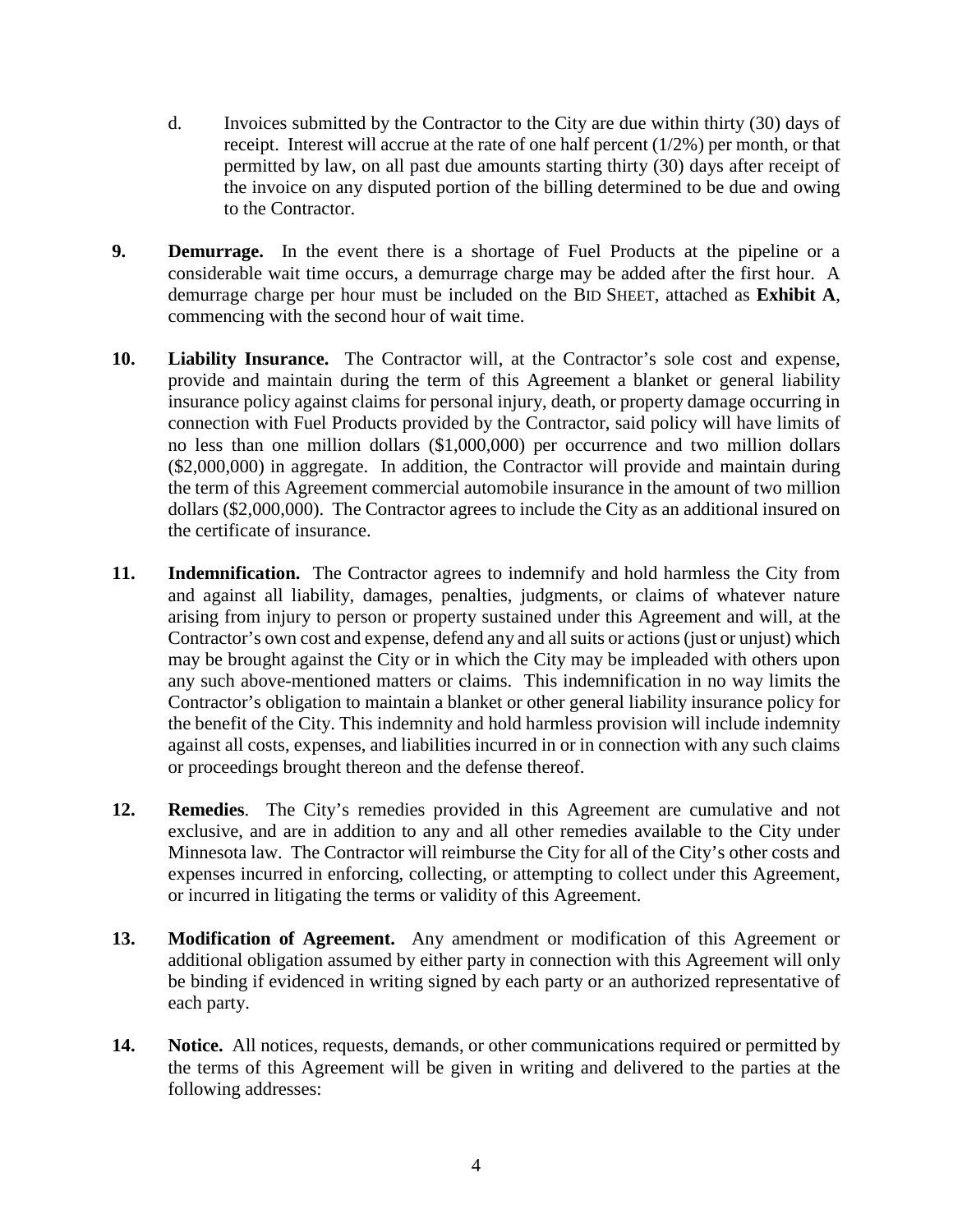| If to the City: | City of Moorhead                   |
|-----------------|------------------------------------|
|                 | Attn: Facilities and Fleet Manager |
|                 | 500 Center Avenue                  |
|                 | Moorhead, MN 56560                 |
|                 |                                    |

If to the Contractor: \_\_\_\_\_\_\_\_\_\_\_\_\_\_\_\_

Notice will be deemed to be properly delivered (a) immediately upon being served personally, (b) five days after being deposited with the postal service if served by registered mail, or (c) the following day after being deposited with an overnight courier.

**15. Assignment.** The Contractor will not voluntarily, or by operation of law, assign or otherwise transfer its obligations under this Agreement without the prior written consent of the City.

\_\_\_\_\_\_\_\_\_\_\_\_\_\_\_\_ \_\_\_\_\_\_\_\_\_\_\_\_\_\_

- **16. Entire Agreement.** It is agreed that there is no representation, warranty, collateral agreement, or condition affecting this Agreement except as expressly provided in this Agreement.
- **17. Governing Law**. This Agreement will be governed by and construed in accordance with the laws of the State of Minnesota.
- **18. Severability**. In the event that any of the provisions of this Agreement are held to be invalid or unenforceable in whole or in part, all other provisions will nevertheless continue to be valid and enforceable with the invalid or unenforceable parts severed from the remainder of this Agreement.
- **19. Waiver**. The waiver by either party of a breach, default, delay, or omission of any of the provisions of this Agreement by the other party will not be construed as a waiver of any subsequent breach of the same or other provisions.
- **20. Counterparts.** This Agreement may be signed in counterparts, meaning that the Agreement is valid if signed by both parties even if the signatures of the parties appear on separate copies of the same Agreement rather than on a single document.

**IN WITNESS WHEREOF** the parties have duly affixed their signatures under hand and seal on the Effective Date first written above.

## *[Signatures appear on the following pages.]*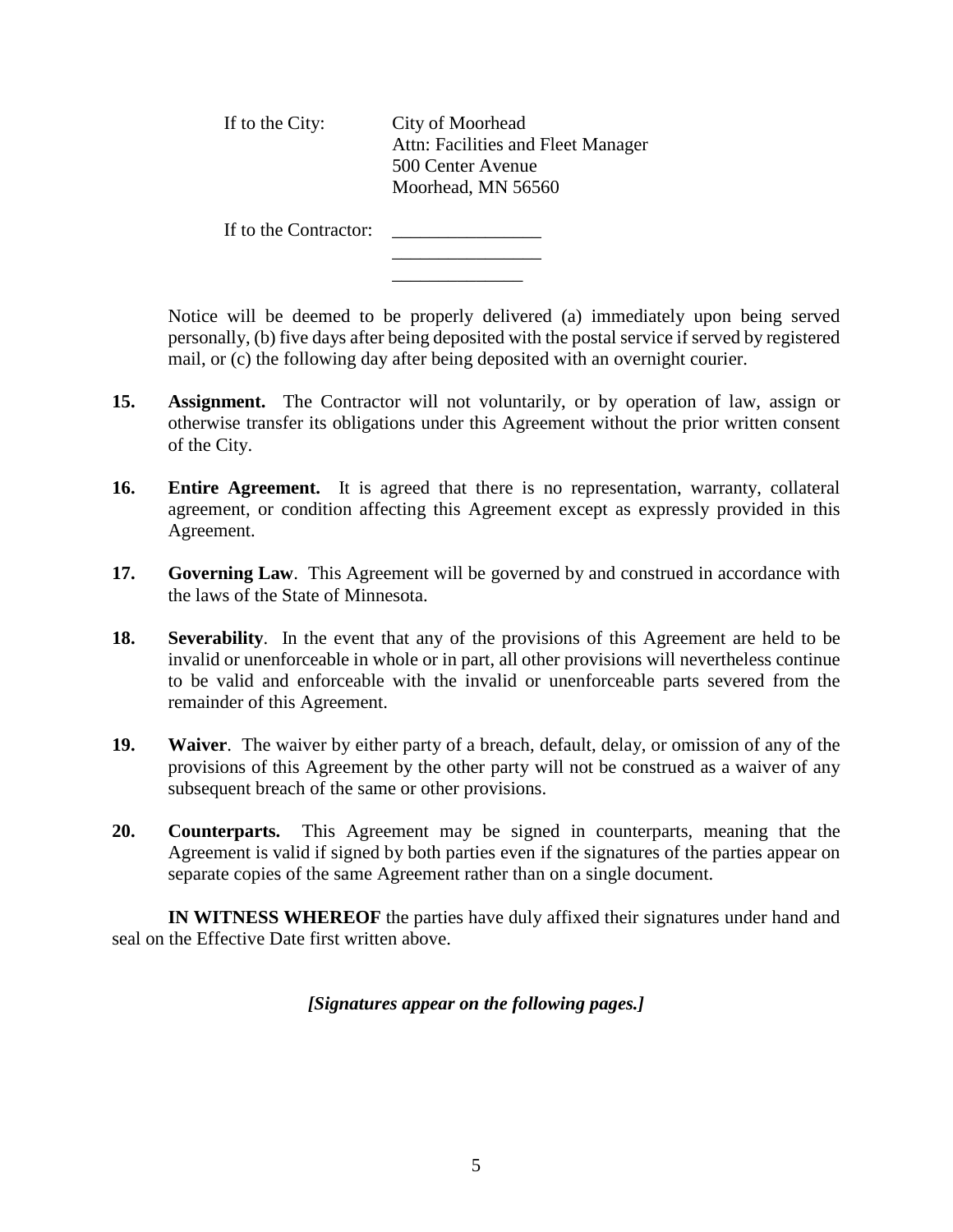# **CITY:**

City of Moorhead

Johnathan Judd, Mayor

Christina M. Volkers, City Manager

## STATE OF MINNESOTA  $\qquad \qquad$  )  $\int$  ss. COUNTY OF CLAY (1)

This instrument was acknowledged before me on \_\_\_\_\_\_\_\_\_\_\_\_\_\_\_\_\_\_\_\_, 2020, by Johnathan Judd and Christina M. Volkers, the Mayor and City Manager, respectively, of the City of Moorhead, Minnesota.

(SEAL)

Notary Public, Clay County, MN My commission expires:

**[***Signatures continue on the following page***.]**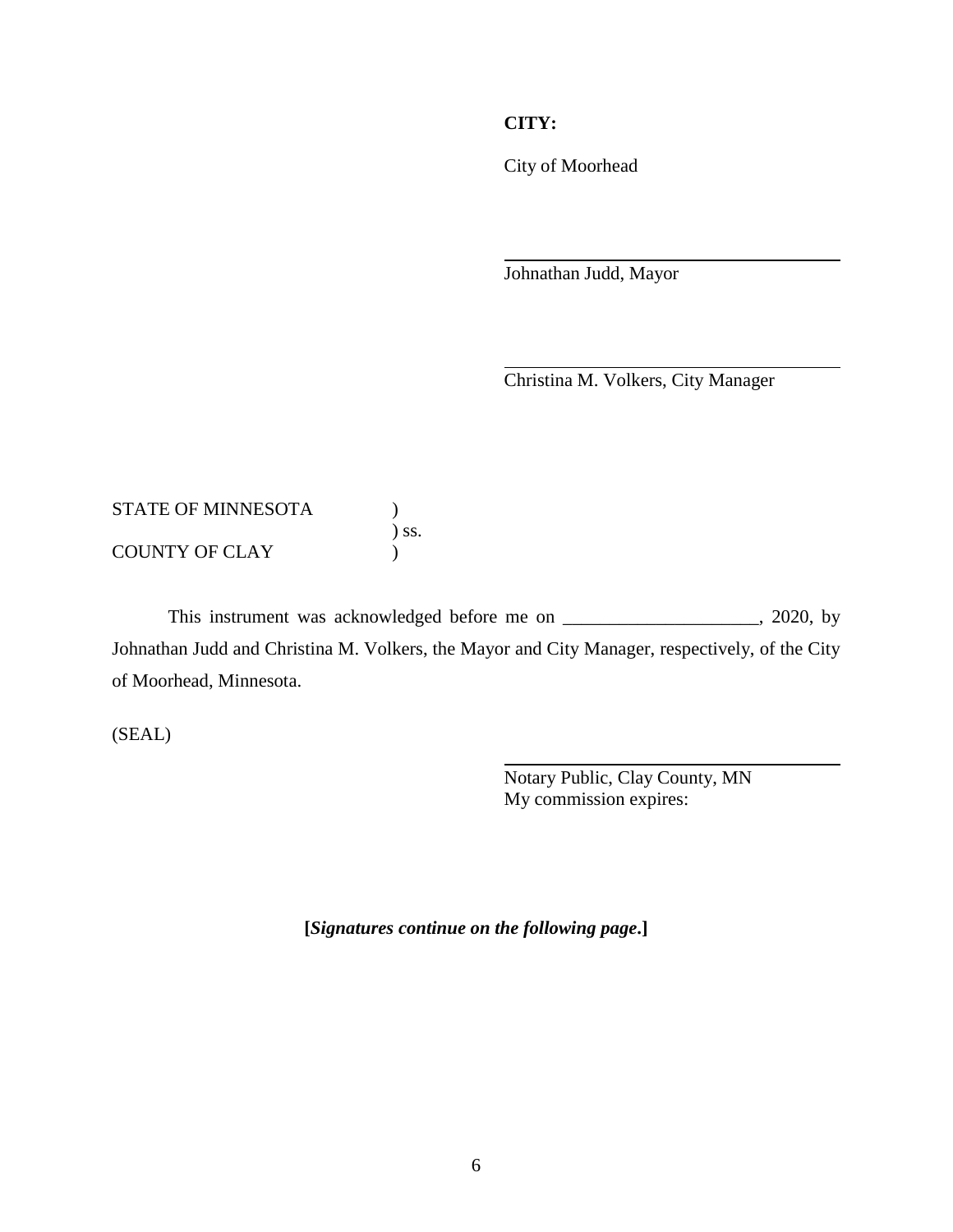# **CONTRACTOR:**

By: \_\_\_\_\_\_\_\_\_\_\_\_\_\_\_\_\_\_\_\_\_\_\_\_\_\_\_\_\_\_\_\_

Its: \_\_\_\_\_\_\_\_\_\_\_\_\_\_\_\_\_\_\_\_\_\_\_\_\_\_\_\_\_\_\_\_

STATE OF \_\_\_\_\_\_\_\_\_\_\_\_\_\_\_\_ )  $\int$  ss. COUNTY OF \_\_\_\_\_\_\_\_\_\_\_\_\_\_ )

|                  | This instrument was acknowledged before me on | 2020, by |
|------------------|-----------------------------------------------|----------|
|                  | the <i>(title)</i>                            | of       |
| <i>(company)</i> |                                               |          |

(SEAL)

Notary Public, Clay County, MN My commission expires:

F:\Muni\Mhd\Misc. 2018\2019 Fuel Contract.docx